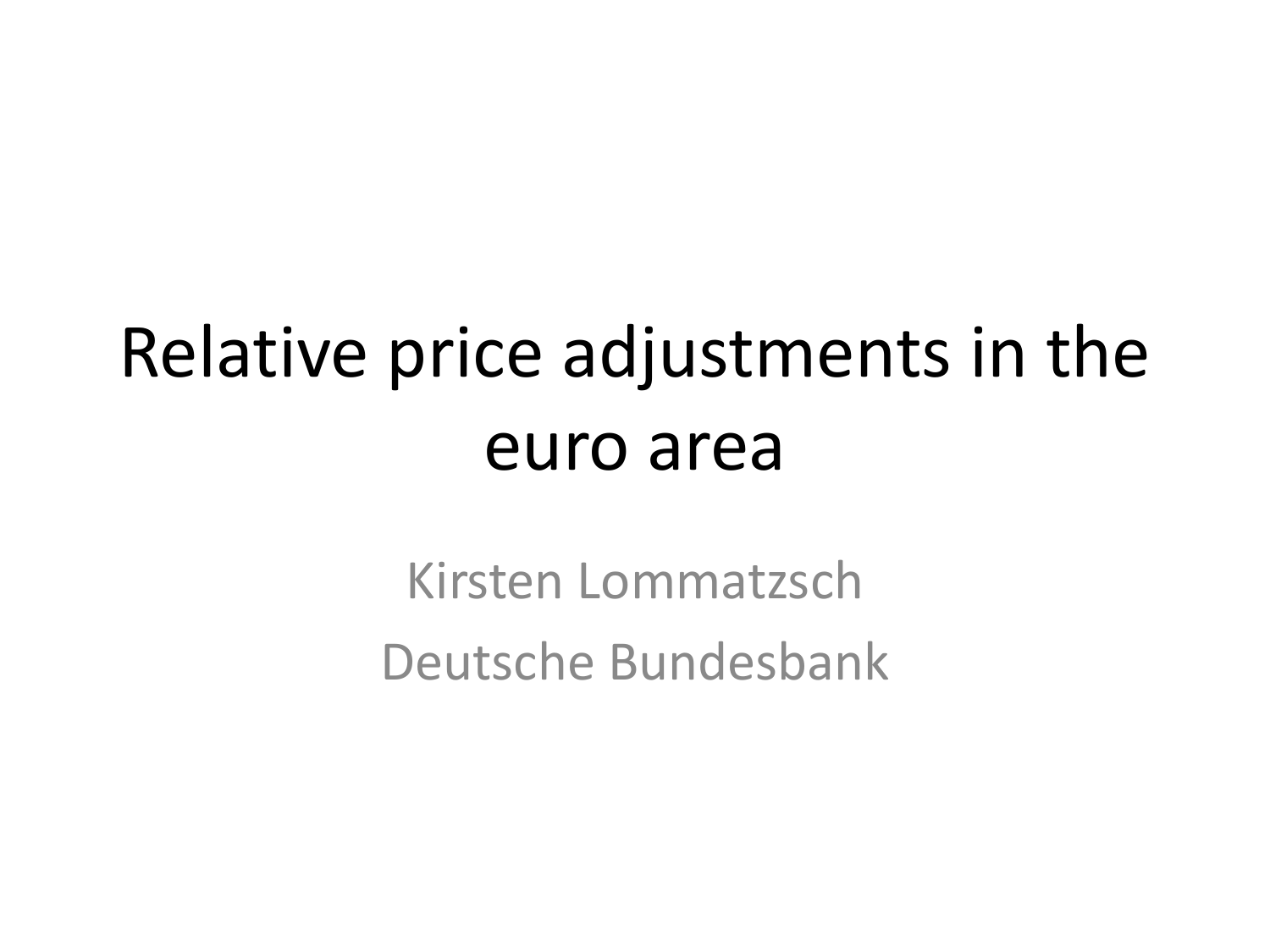# Motivation

- Imbalances in the euro area often approached from **inflation differentials.**
- These made some economies **competitive** (demand for their products rising) and others **uncompetitive** (demand shrinking). Ultimately this caused the imbalances in the trade and the current accounts.
- **Implications for the adjustment process**: inflation rates have to decline in relative terms in the deficit countries and to rise in the surplus countries to correct the imbalances.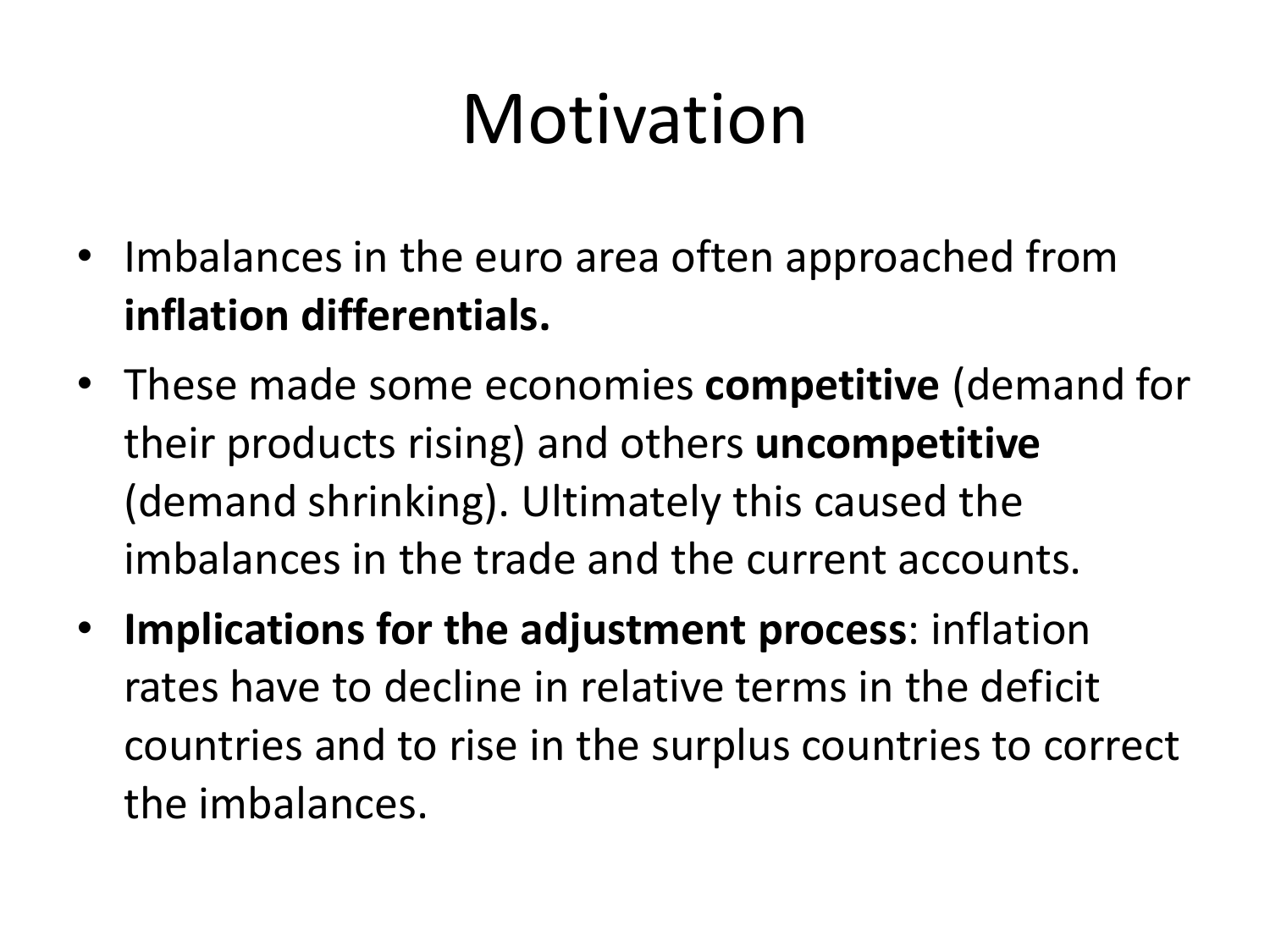# Motivation

- **Problem**: No specification of the **underlying mechanisms.**
- **Prices are not 'first movers'!**
- The shifts in relative prices are reflections of underlying phenomena such as demand and supply (costs, technology), and sectoral adjustments to changing supply and demand conditions.
	- Corden (1989), Corden (1994), European Commission (2012)
- These underlying phenomena and their relation to prices **need to be determined**. This is our main research interest.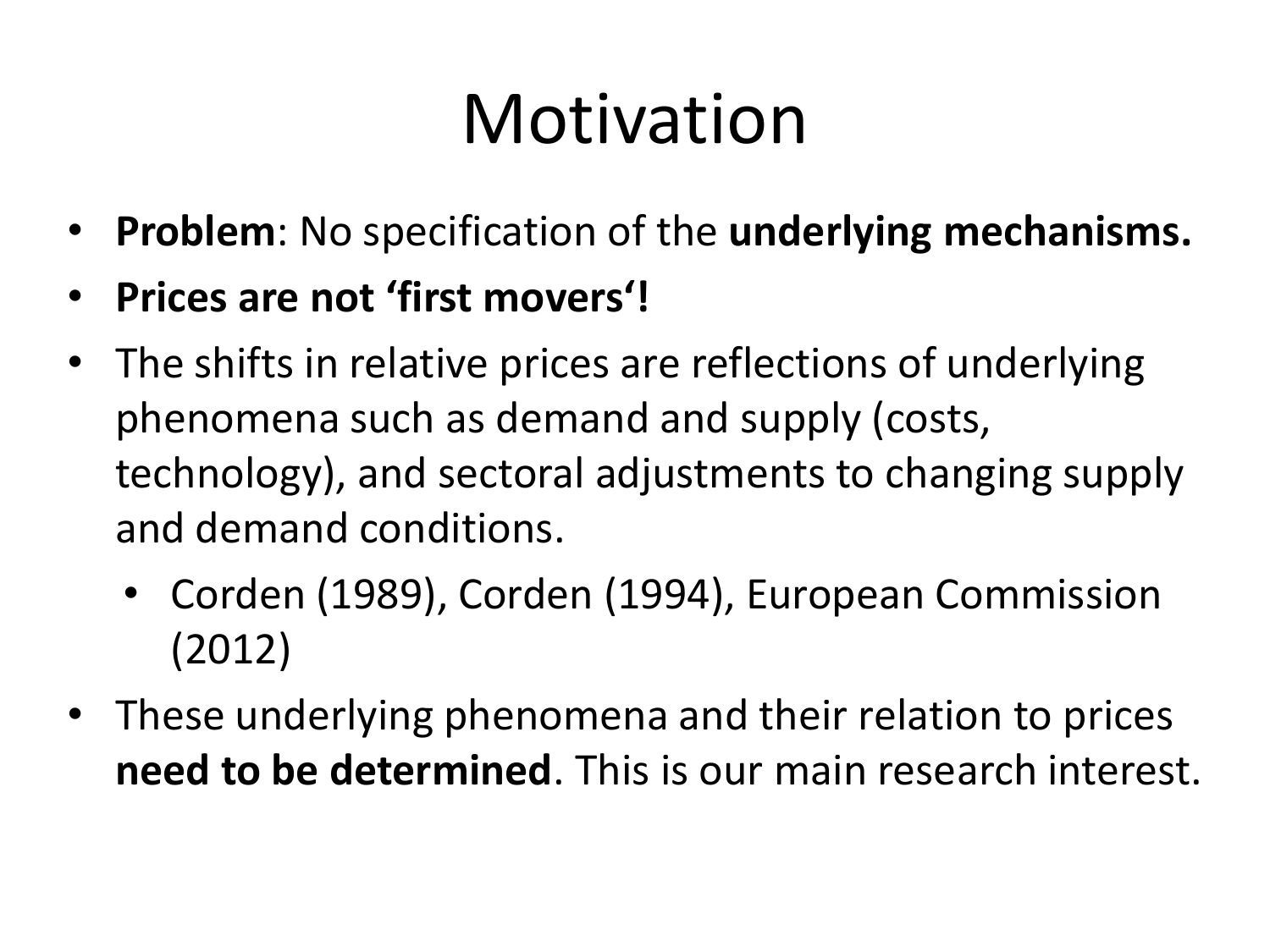# Starting point

- **Theoretical framework**: Absorption approach to imbalances
- Compares supply (GDP) with absorption (A)
	- $CA = (GDP + i*NFA) C G I)$
	- $\blacksquare$   $CA = GNI A$ .
- Supply and demand composed of **range** of goods and services **(specific market conditions).**
- One quite instructive decomposition is that into tradables and non-tradables (BUT: most products in their final stage are composite goods with tradable and non-tradable components)
- Open economy: composition of supply and demand can deviate.
- Adjustment necessary because **absorption > supply**, and **these have to be aligned**.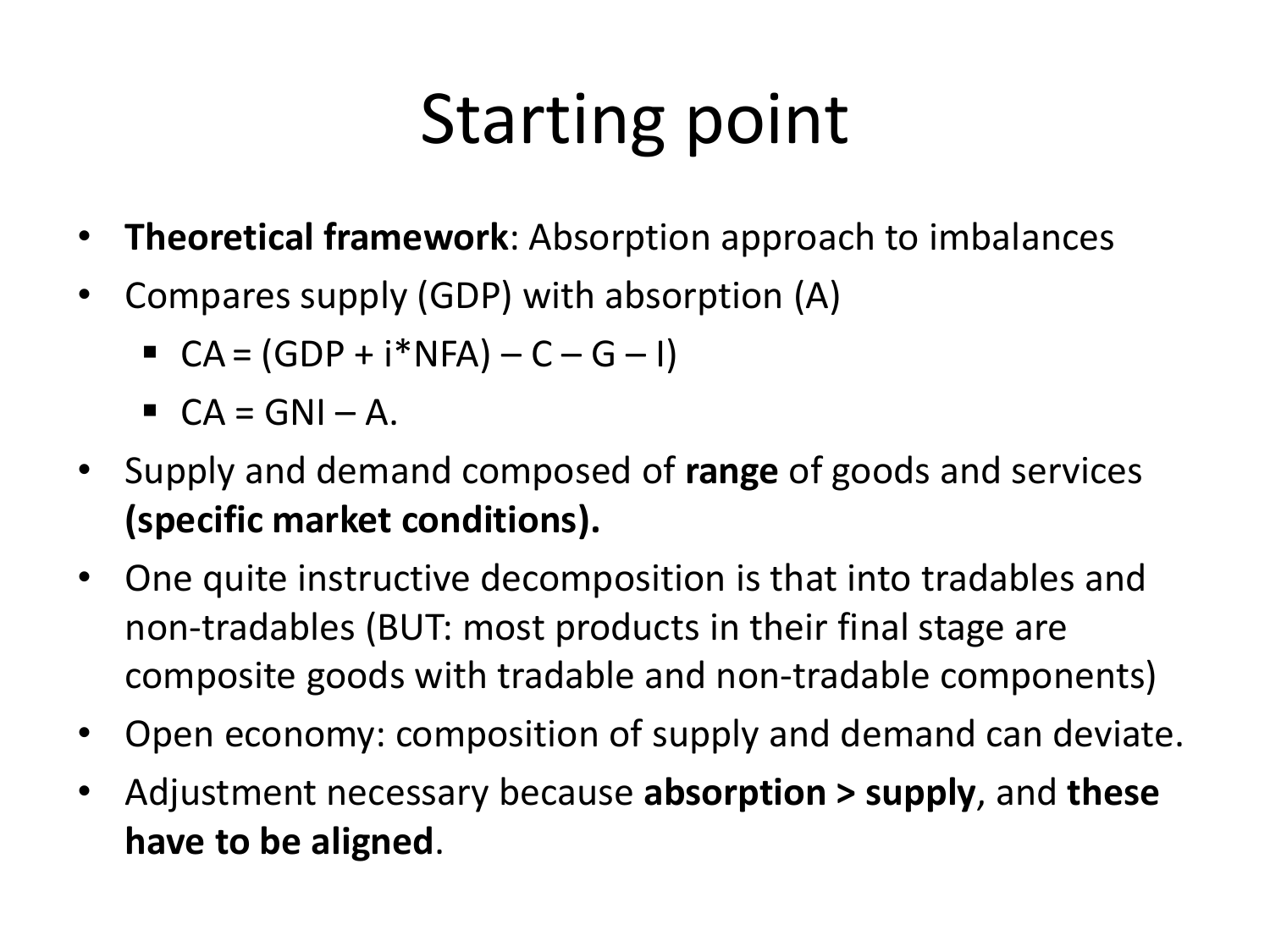#### Assumed process of rising imbalances (reference point is Spain)

- Starts from **demand shock** (real interest rate). **Demand increases** for tradables (can be imported) and non-tradables (own capacities).
- Output increases in **non-tradables**, potentially also prices (depending on respective market), potentially wages (depending on labour market), potentially profits. **Y↑, P↑, E↑, W↑.**
- Wage growth accelerates **economy-wide** (due to higher inflation, tighter labour market…)
- Affects **supply conditions** (cost curve, supply curve) in the tradables' sector. Less competitive firms closing down, more productive firms surviving. **W↑, P↑, Y↓, E↓.**
- Prices reflect supply and demand conditions in the individual markets.
- Structure of demand changes, structure of supply side changes. **Capacities shifted to non-tradables.** Labour market (potentially) cleared (at new wage level), related to this composition of supply and demand.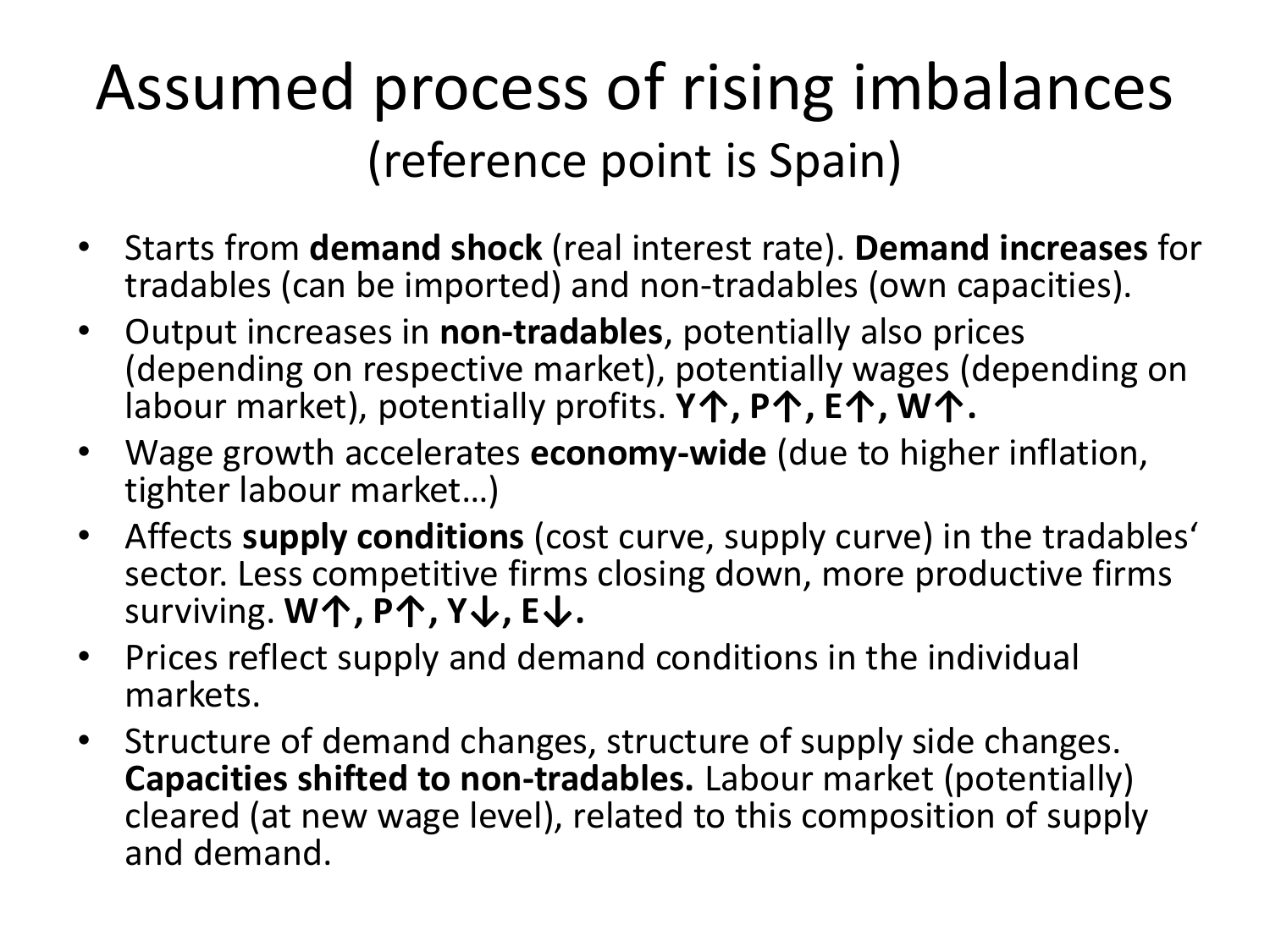#### Gross value added, deflators, employment, profits, selected sectors, Spain

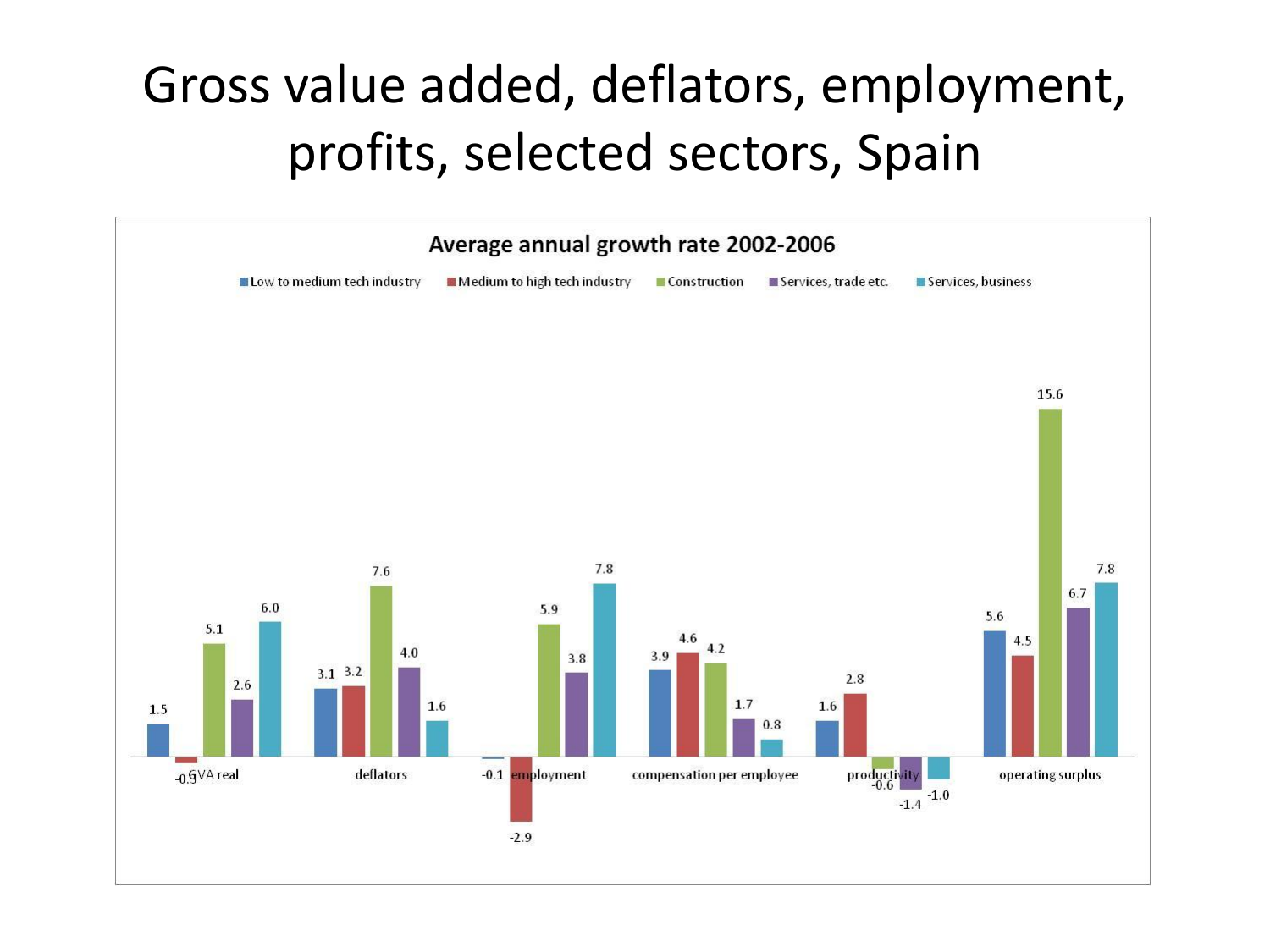# Role of prices, wages, profit shares

- Crucial relative "prices": those that **reflect** the **structure** of supply and demand, and which affect the potential adjustment needs (e.g. when a demand shock hits).
- In boom: positive or negative relation between output/demand and prices (**deflators**) -> *elasticity tbd.*
- Reaction of **wages** (-> *elasticity*).
- **Profit shares** (how profitable are economic activities given the new price and wage levels).

**=> Composition of supply/capacities** given the new price and wage levels.

• Role of sales prices (CPI, PPI)? It is the **relation between volumes, prices, costs and profits that decides** about where resources are utilised.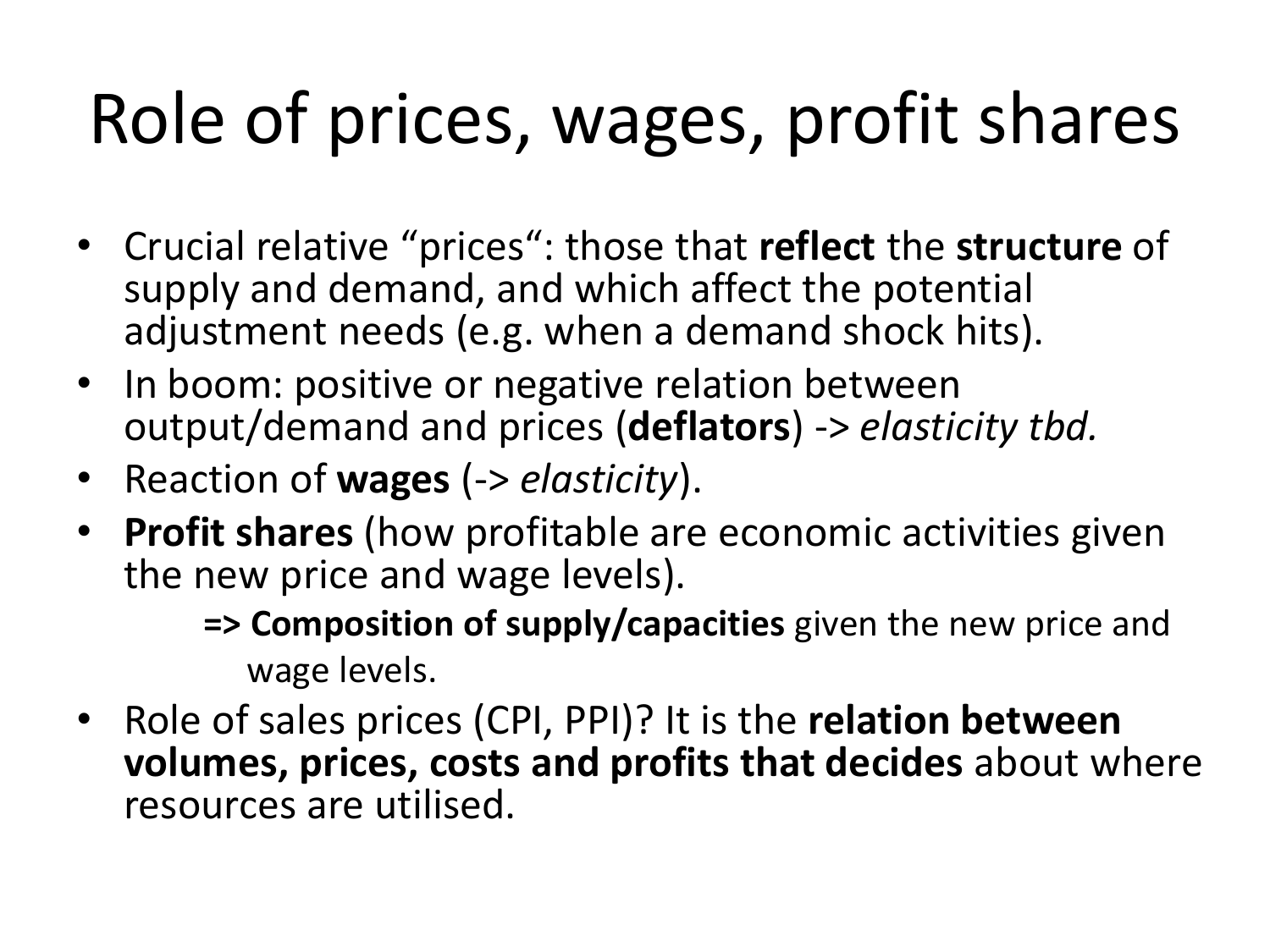#### Inflation rates from HICP: industrial goods prices ("tradables") and services ("non-tradables")

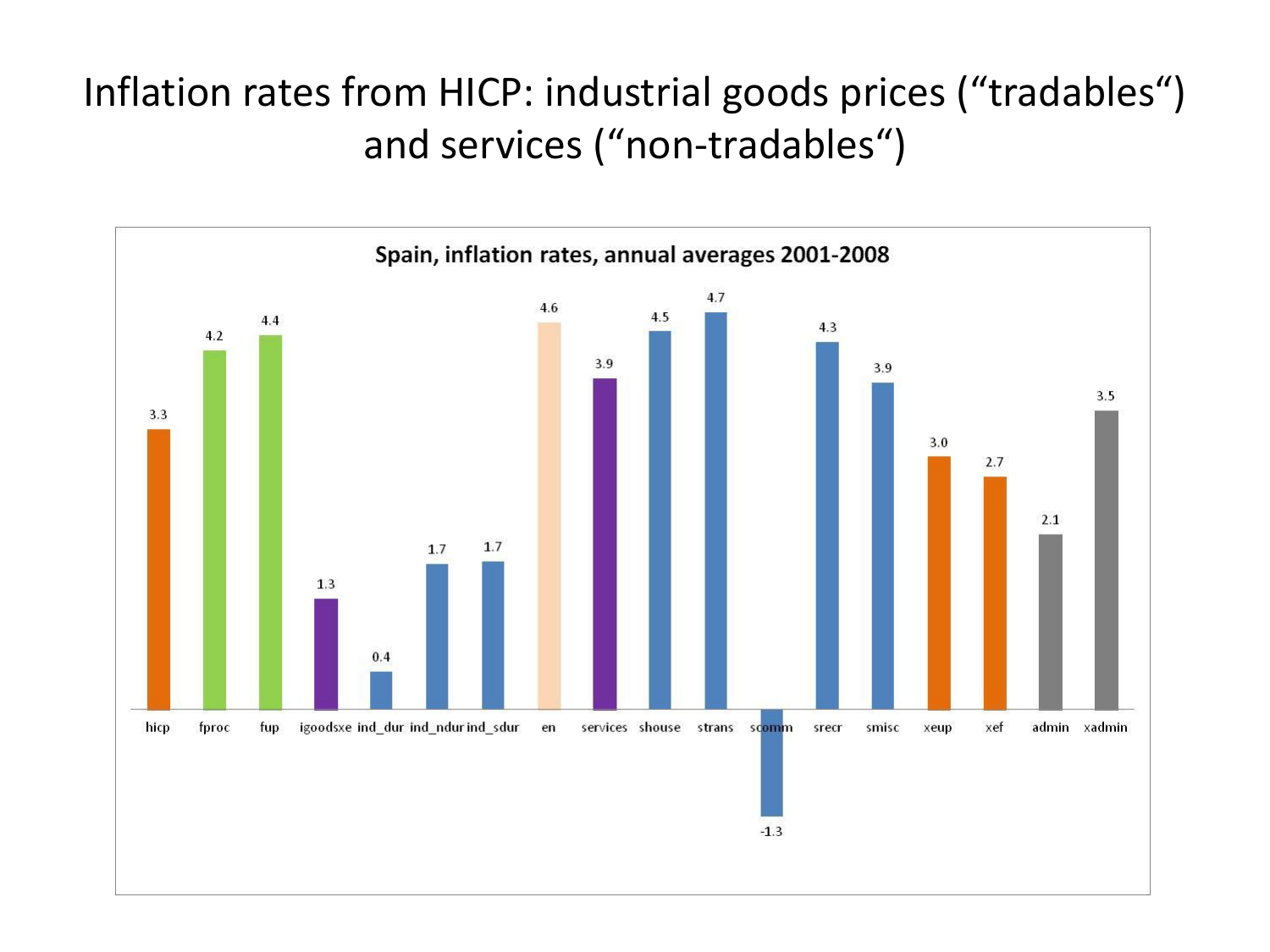# Adjustment process

- Starts with negative demand shock
- In Spain, actually two negative demand shocks
	- World trade (2008)
	- Domestic demand (credit cycle, starting in 2007)
- Demand falls in tradables and non-tradables. At given cost level, supply curves unchanged => volumes down, employment down. (Imports down.)
- Internal disequilibrium (labour market: unemployment, product markets: excess capacities in non-tradables).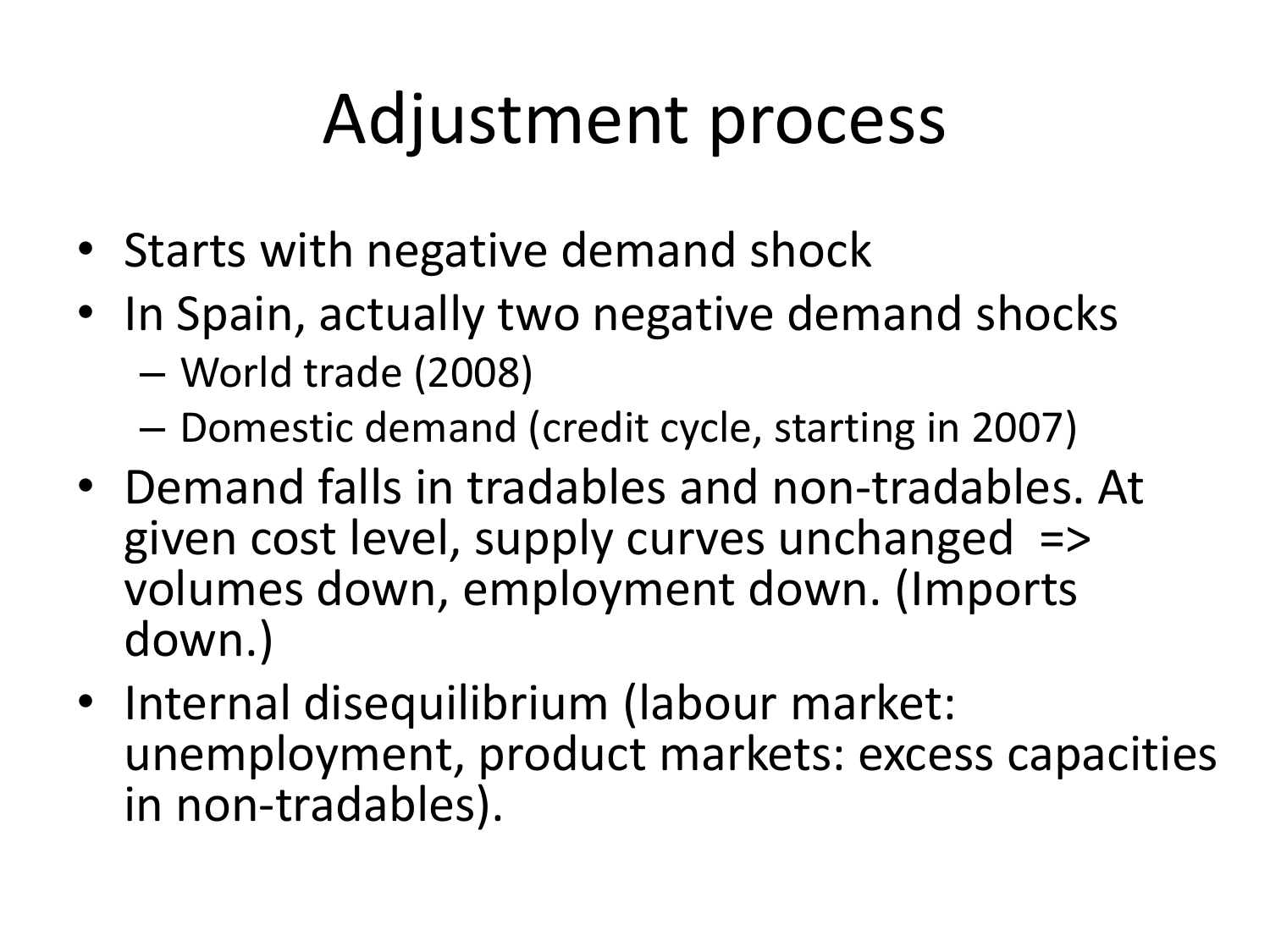# Adjustment process

- Adjustment requires **"switching"** (Corden)
	- Supply must switch to tradables (requires increase in relative profitability).
	- Demand has to switch to non-tradables (requires lower relative price); capacities in construction will have to shrink outright.
- Wage level has to decline to **increase resource utilisation** given lower level of demand.
- Problem: world demand weak, capacities in the tradable's sector closed down during boom period AND after world trade shock
	- new investments, new products etc. needed;
	- wage/price adjustment alongside broadening of product range
- The prices of existing products may have to decline to generate more demand, but this adjustment has also an "extensive" dimension ("net creation of new varieties", Corsetti et al. 2011).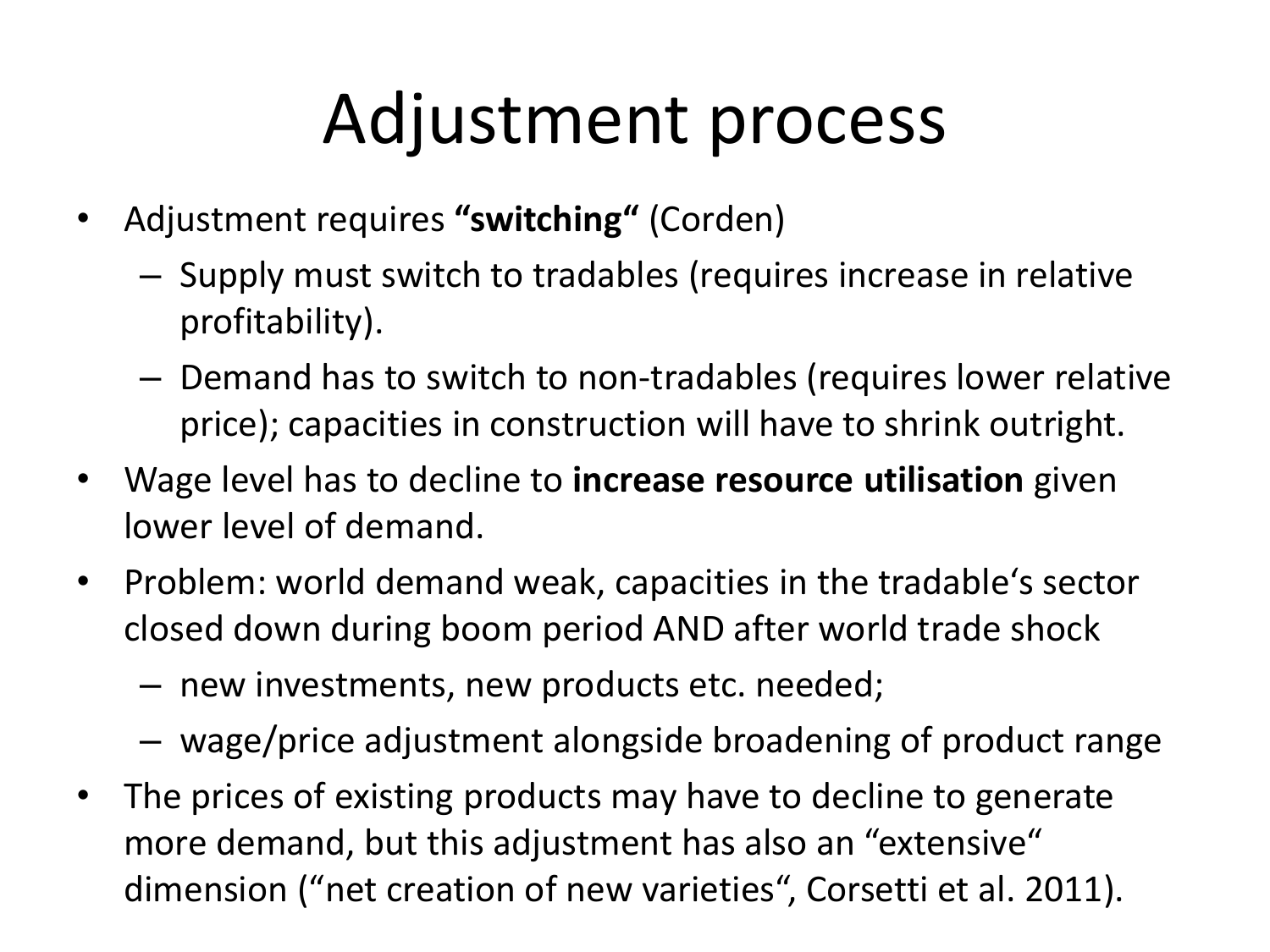### Two negative demand shocks

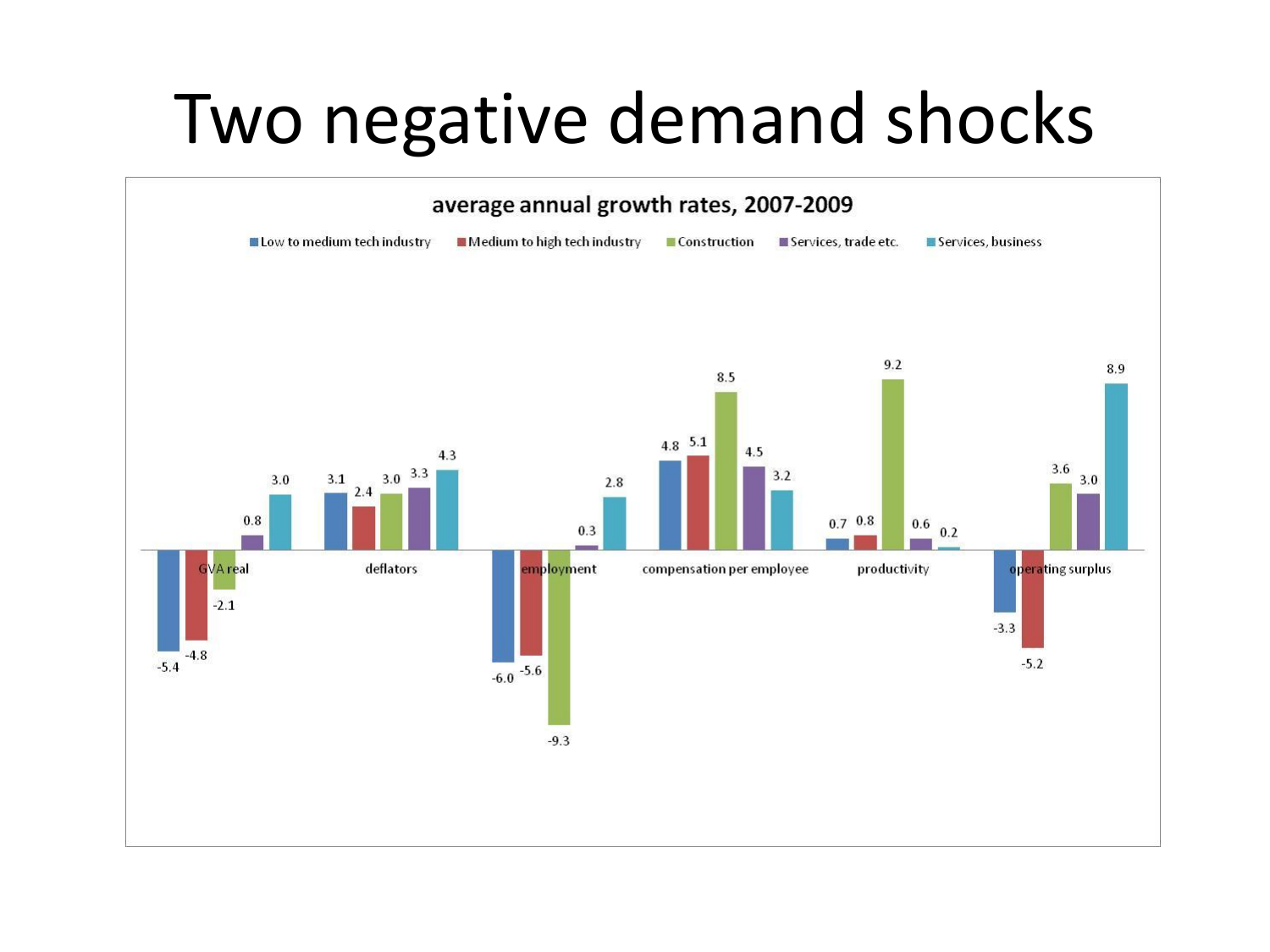#### Adjustment process

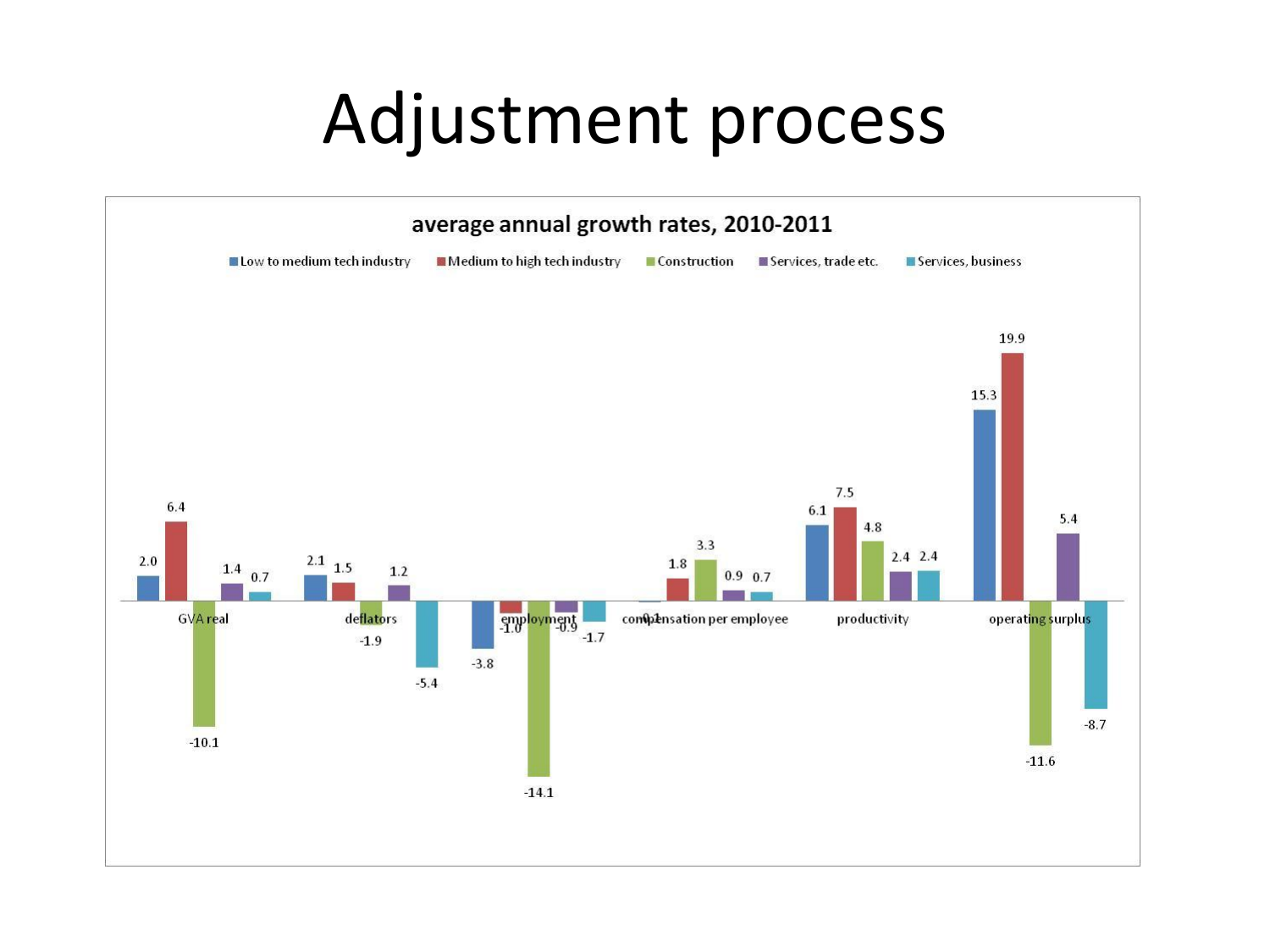### HICP: Adjustment in relative prices small so far

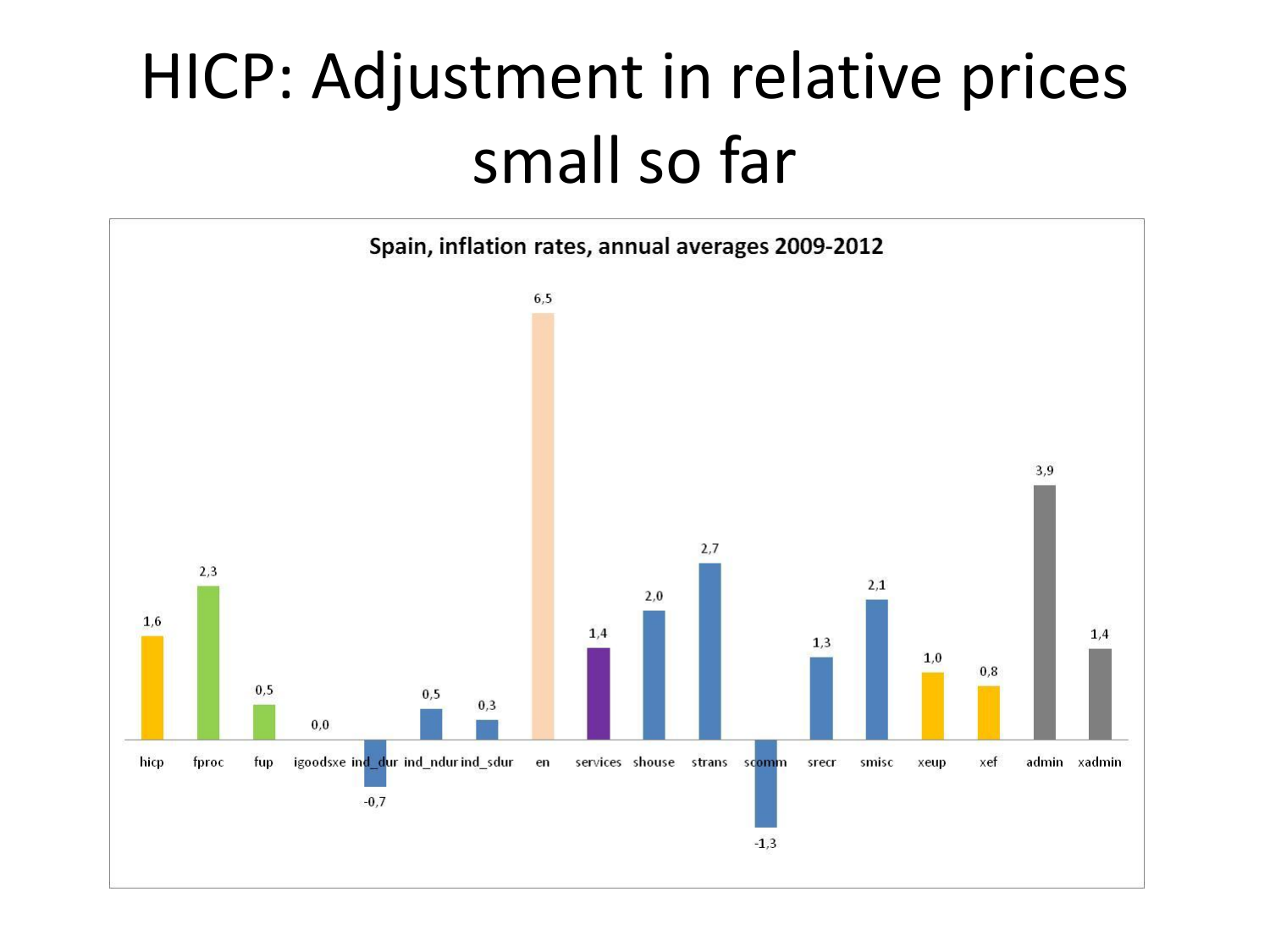# **Outlook**

- Can this framework be applied also to other countries?
	- The demand shock experienced by some countries in the early years of the euro area is in some respects specific.
- Nevertheless, countries to be studied in the same framework could be
	- Baltic states (adjustment in CA after 2007, without deflation or substantial depreciation of the RER, on a growth path since 2010)
	- Finland (1990s; adjustment with nominal exchange rate depreciation)
	- Germany (CA surpluses in the 2000s)
- Definition of suitable testable equations within this framework.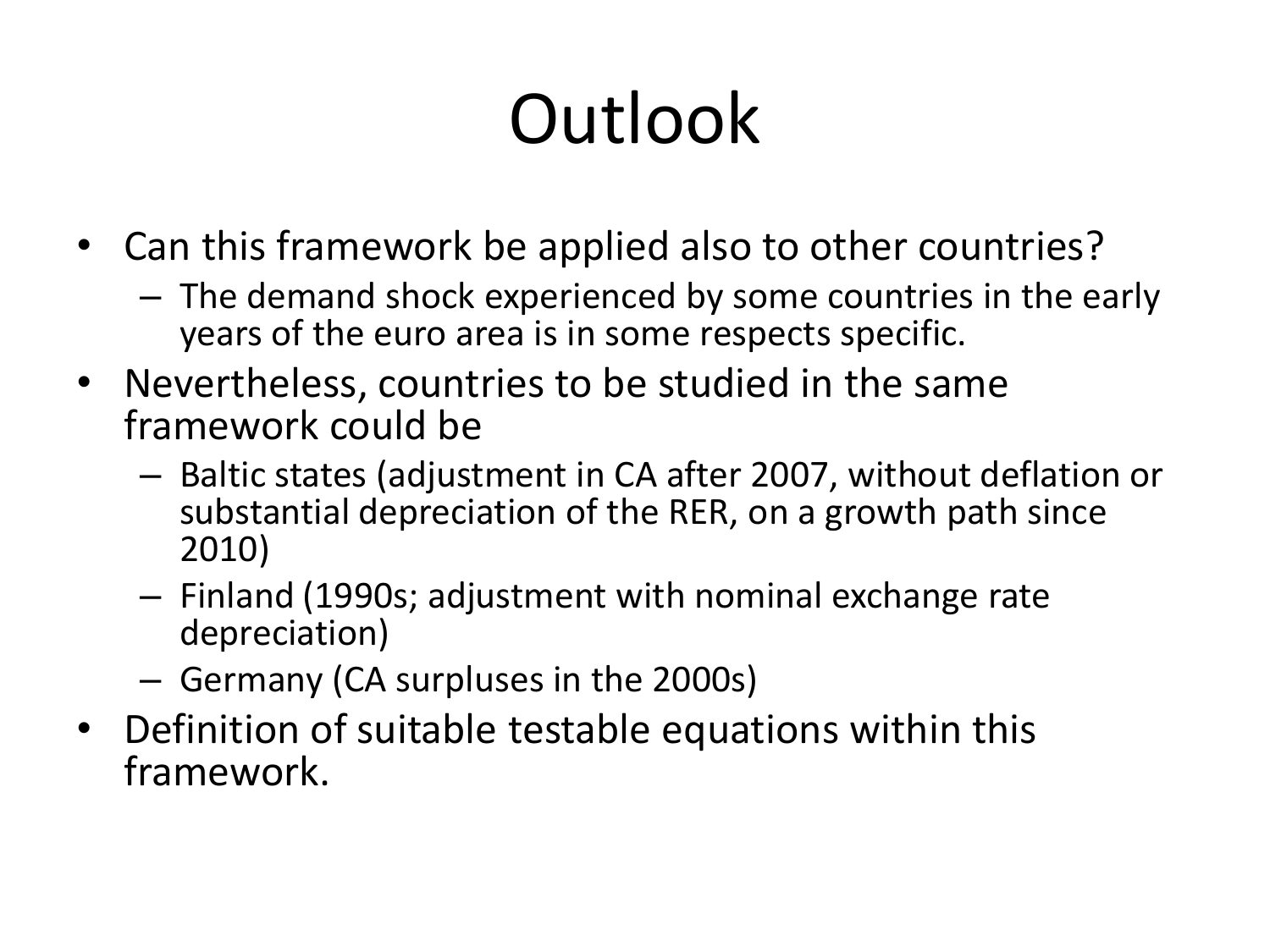#### Background material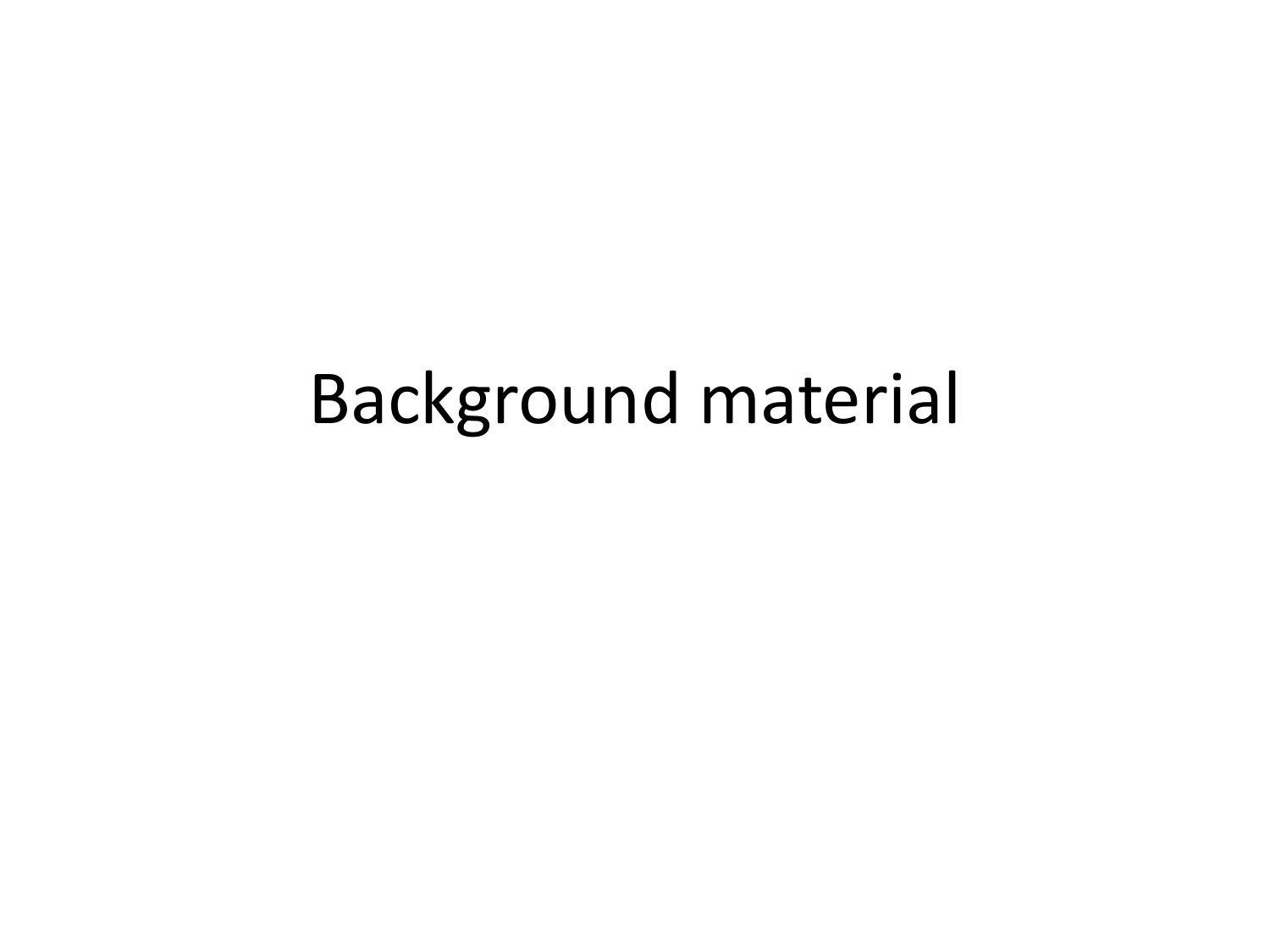#### Spain, 1999-2006, NACE1 data